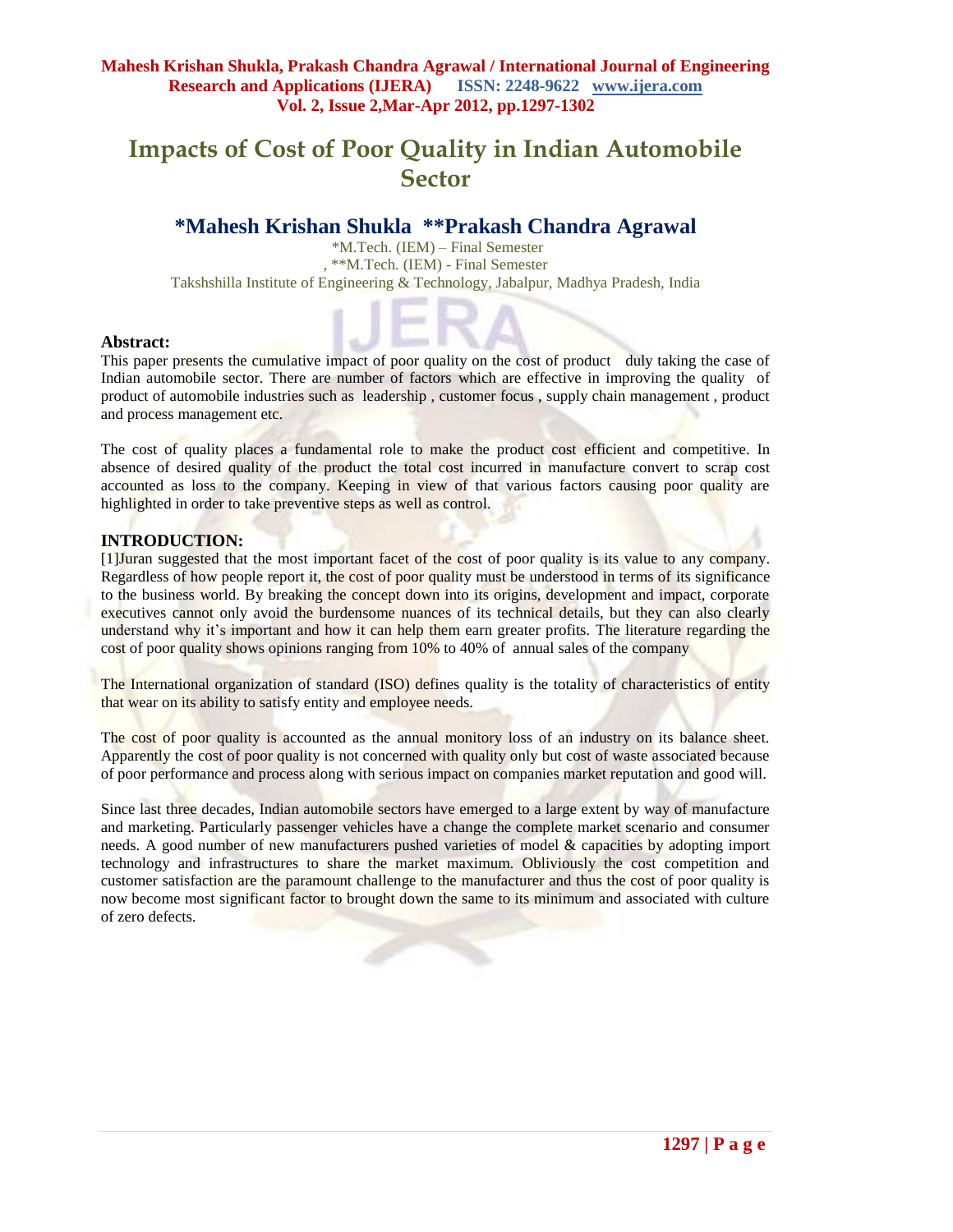# **FOUR TYPES OF QUALITY COST ARE GIVEN BELOW:**

|                               | • Systems development                                    |  |
|-------------------------------|----------------------------------------------------------|--|
|                               | . Quality engineering                                    |  |
|                               | . Quality training                                       |  |
|                               | • Quality circles                                        |  |
| <b>Prevention Costs</b>       | • statistical process control                            |  |
|                               | •Supervision of prevention activities                    |  |
|                               | . Quality data gathering, analysis, and reporting        |  |
|                               | . Quality improvement projects                           |  |
|                               | •Technical support provided to suppliers                 |  |
|                               | . Audits of the effectiveness of the quality system      |  |
|                               | •Net cost of scrap                                       |  |
|                               | •Net cost of spoilage                                    |  |
|                               | •Rework labor and overhead                               |  |
|                               | . Re-inspection of reworked products                     |  |
| <b>Internal Failure Costs</b> | . Retesting of reworked products                         |  |
|                               | . Downtime caused by quality problems                    |  |
|                               | . Disposal of defective products                         |  |
|                               | • Analysis of the cause of defects in production         |  |
|                               | . Re-entering data because of keying errors              |  |
|                               | •Debugging software errors                               |  |
|                               |                                                          |  |
|                               | . Test and inspection of incoming materials              |  |
|                               | . Test and inspection of in-process goods                |  |
|                               | . Final product testing and inspection                   |  |
|                               | •Supplies used in testing and inspection                 |  |
| <b>Appraisal Costs</b>        | • Supervision of testing and inspection activities       |  |
|                               | •Depreciation of test equipment                          |  |
|                               | •Maintenance of test equipment                           |  |
|                               | . Plant utilities in the inspection area                 |  |
|                               | . Field testing and appraisal at customer site           |  |
|                               | . Cost of field servicing and handling complaints        |  |
|                               | . Warranty repairs and replacements                      |  |
|                               | . Repairs and replacements beyond the warranty<br>period |  |
|                               | • Product recalls                                        |  |
| <b>External Failure Costs</b> | . Liability arising from defective products              |  |
|                               | . Returns and allowances arising from quality            |  |
|                               | • problems                                               |  |
|                               | . Lost sales arising from a reputation for poor          |  |
|                               | quality.                                                 |  |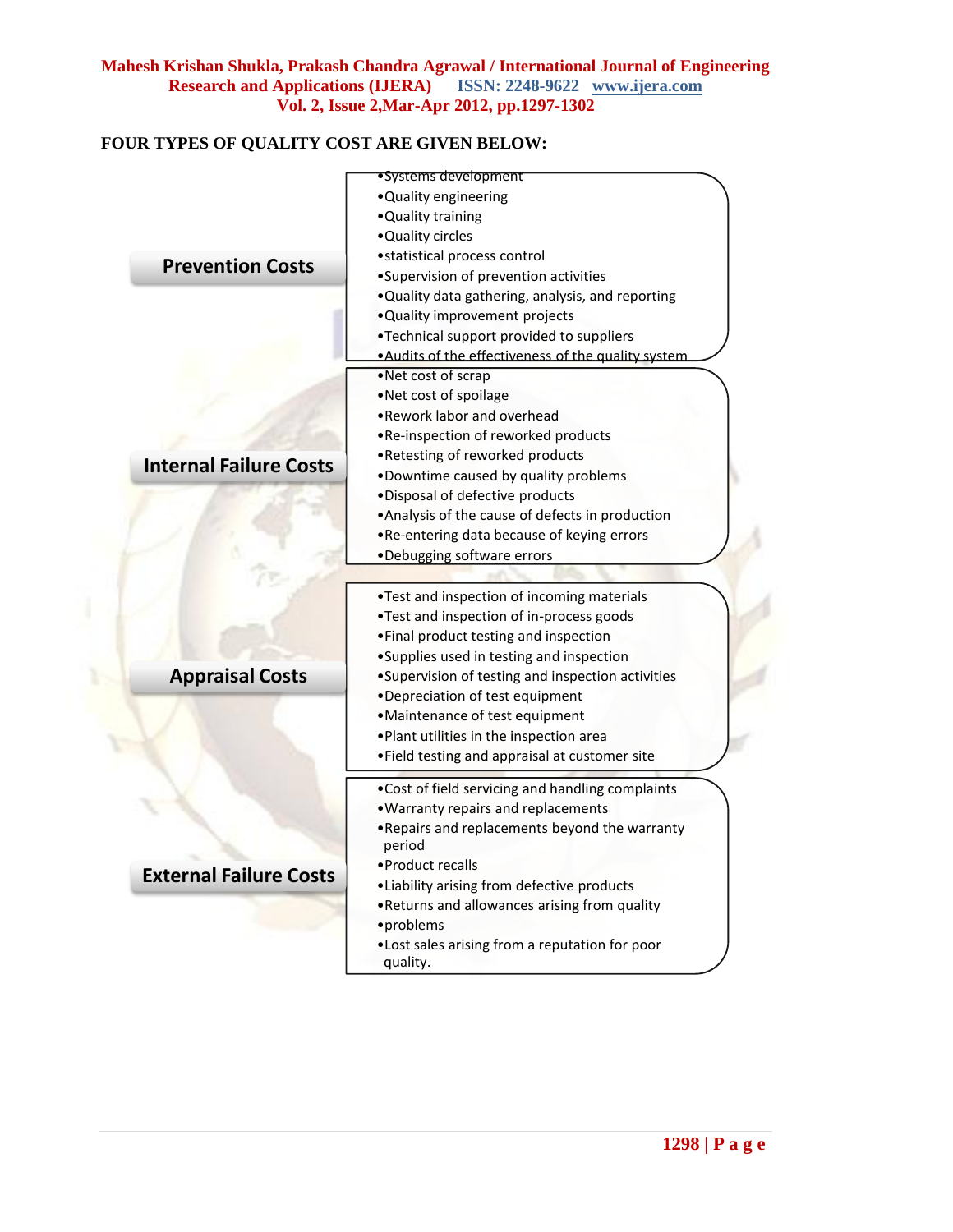

#### **Approach:**

The presentation is exclusively related with four wheeler auto industry with latest technology, R & d facilities, and corporate planning work culture. IN India the auto manufacturers are having kee manufacturing facilities for assembly of major assemblies like gear box , transfer case , axle , frame chassis and cabin use for end product that is final assembly of vehicle. Small components (semi finished  $\&$ finished), Electrical & Electronic Items and other miscellaneous item are purchased from ancillaries and vendors. Therefore maximum stress on quality is essentially to put on supplier.

The cost of poor quality is mostly loss of product and process and it improve internal and external categories as under.

## **A.INTERNAL FACTORS:**

- 1. Cost of failure to meet customer's requirements. Scrap generation – accounted with labor, material, and apportioned overhead as loss.
- 2. Rework: accounted with labor, material, and apportioned overhead as loss.
- 3. Cost of Re inspection & Retest: Man hours lost
- 4. Change in design: Man hours lost
- 5. Cost of inefficient process:
- 6. Inventory shrinkage loss due to rejection and reworking
- 7. Unplanned down time of machine and equipments Machine hours loss.
- 8. Additional Man Hours Cost Man hours lost compensated by extra man hours (Over time)

#### **B.EXTERNAL FAILURE FACTORS:**

|     | <b>Warranty Charges</b>               | Repair / Replace                            |
|-----|---------------------------------------|---------------------------------------------|
| ٠.  | Return of Products                    | Not acceptable                              |
| . ب | Rework on support operation           | Cost incurred on correction and adjustment. |
| 4.  | Impact on Market Potential            | Revenue Loss                                |
|     | Loss of Opportunities of new customer | Revenue loss                                |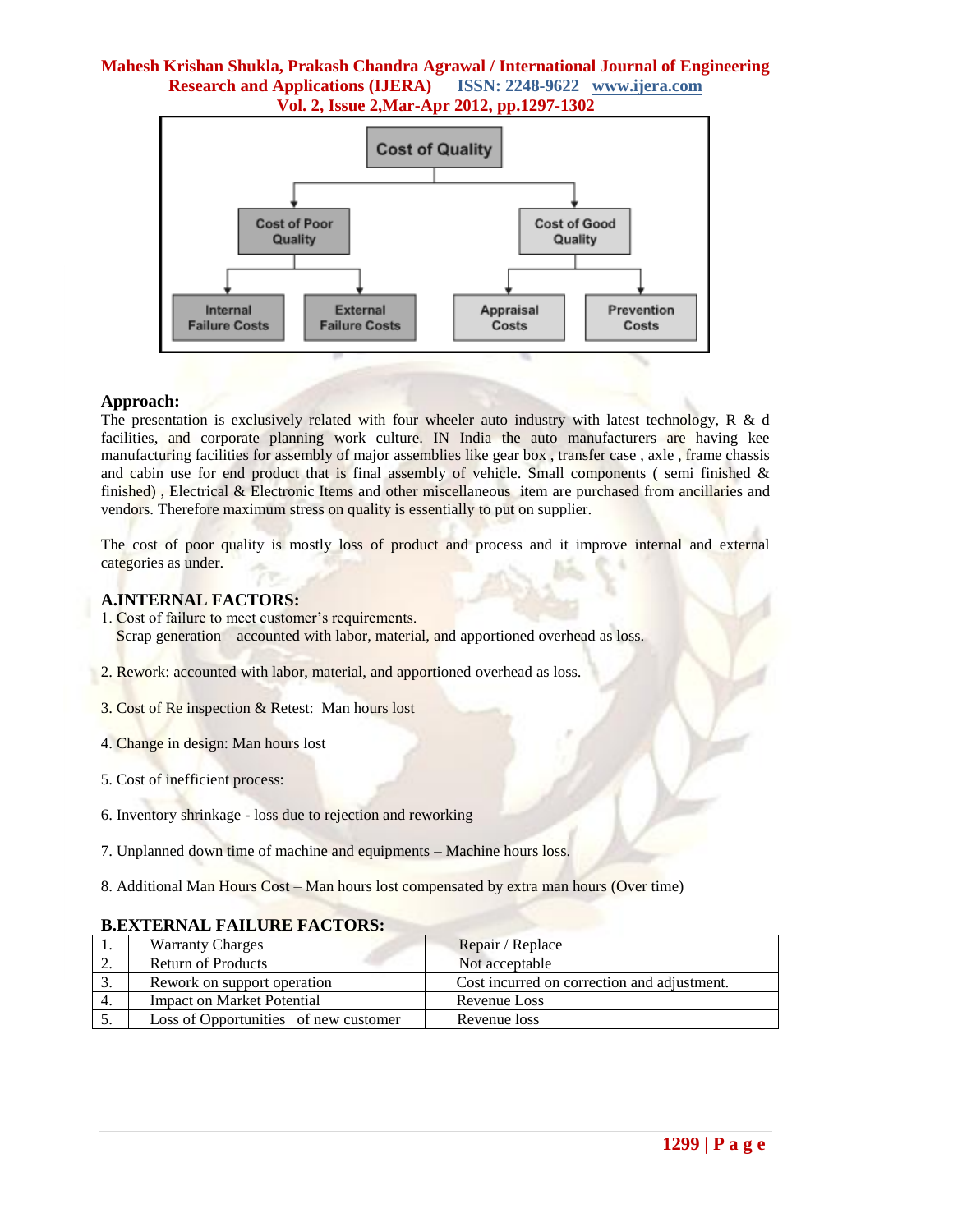

#### **Cost of Quality Failure In Automobile sector**

| Sr.No.     | Head                                                  | In Percentage Revenue |
|------------|-------------------------------------------------------|-----------------------|
| $*01.$     | <b>Defective Stock Inventory</b>                      | 0.45                  |
| $*$ $*02.$ | <b>Rejection Of In House Manufacture</b>              | 8.50                  |
| 03.        | Rework Of Major Assembly Like Gear Box, Transfer Case | 4.35                  |
|            | , Axle, Frame Chasis And Cabine                       |                       |
| 04.        | Rework On Final Assembly                              | 2.05                  |
| 05.        | <b>Services After Sales</b>                           | 0.60                  |
| 06.        | <b>Customer Dissatisfaction</b>                       | Non Accountable       |

# **TOTAL: 15.95 PERCNTAGE, SAY 16 PERCENTAGES**

\*COST OF CKD (COMPLETELY KNOCKED DOWN) STORE -INCLUDED

#### \*\*COST OF REINSPECTION AND RETEST INCLUDED

This interpret that the cost of poor quality is added with the cost of production and accounted as hidden cost of good products.

# **FINDINGS :**

The approach to reduce the cost of poor quality. In general the cost analysis of auto products in percentage form is as under:

| 01.             | <b>Material Cost</b> |    |
|-----------------|----------------------|----|
| 02.             | Labor cost           |    |
| $\Omega$<br>US. | <b>Overhead Cost</b> | 10 |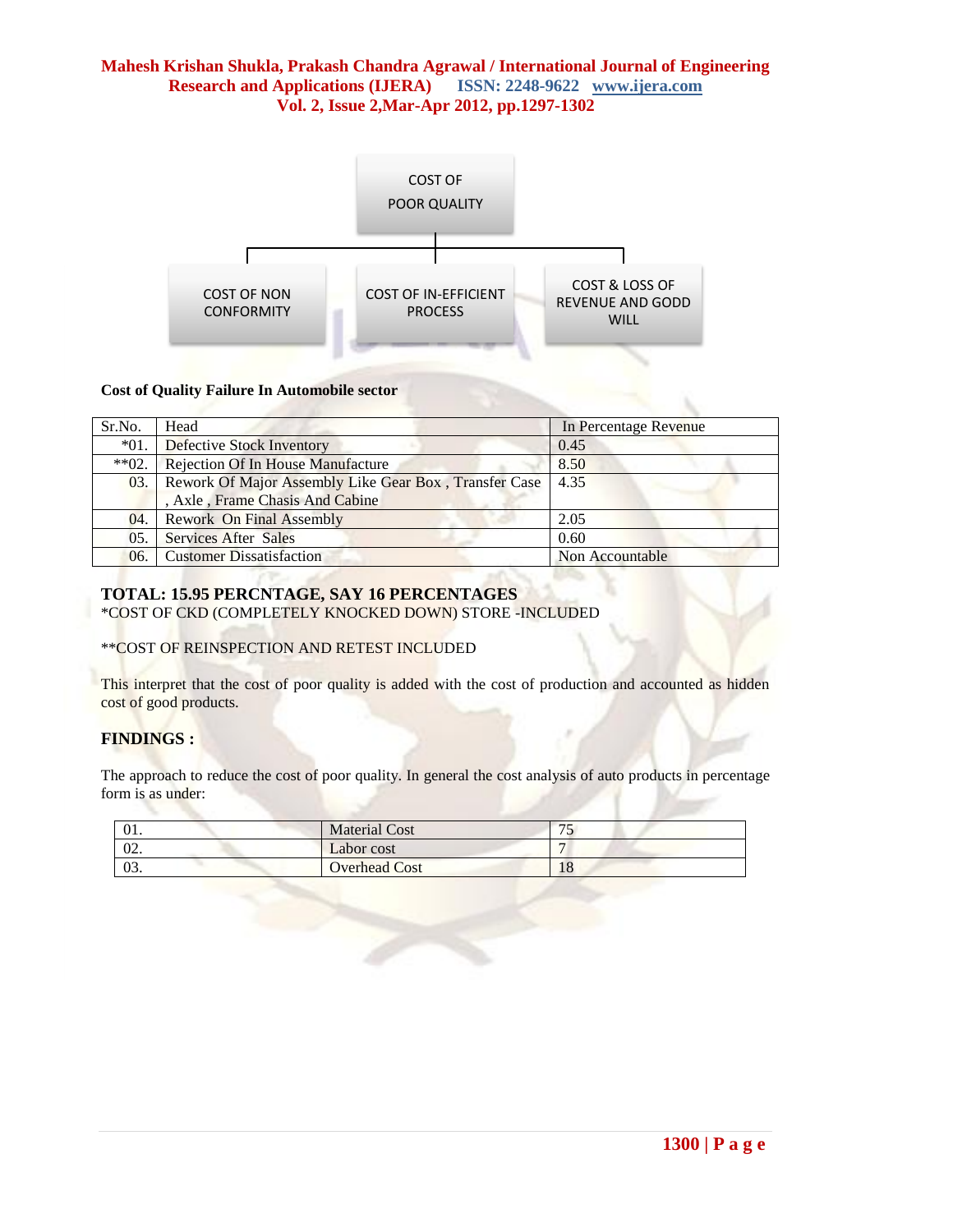

From the above it is oblivious to exercise maximum on quality control towards material and its process to minimize the rejection. Apart from that practice on the following points are also essentially required:

- 1. To identify the quantity the size of quality problems in terms of money.
- 2. To explore cost reduction by way of minimum rejection
- 3. To utilize opportunities to reduce customers dissatisfaction.
- 4. To Implement rigorous stage inspection to the process.

#### **Driving factors for reducing Poor Quality Cost:**

| By preventing poor quality                         | 23% |
|----------------------------------------------------|-----|
| Responding customer quickly                        | 21% |
| Improving development & testing productivity       | 17% |
| Applications on time & budget                      | 13% |
| Effective collaboration between development and QA | 14% |
| Competitive applications                           | 5%  |
| Compliance and regulatory issues                   | 7%  |